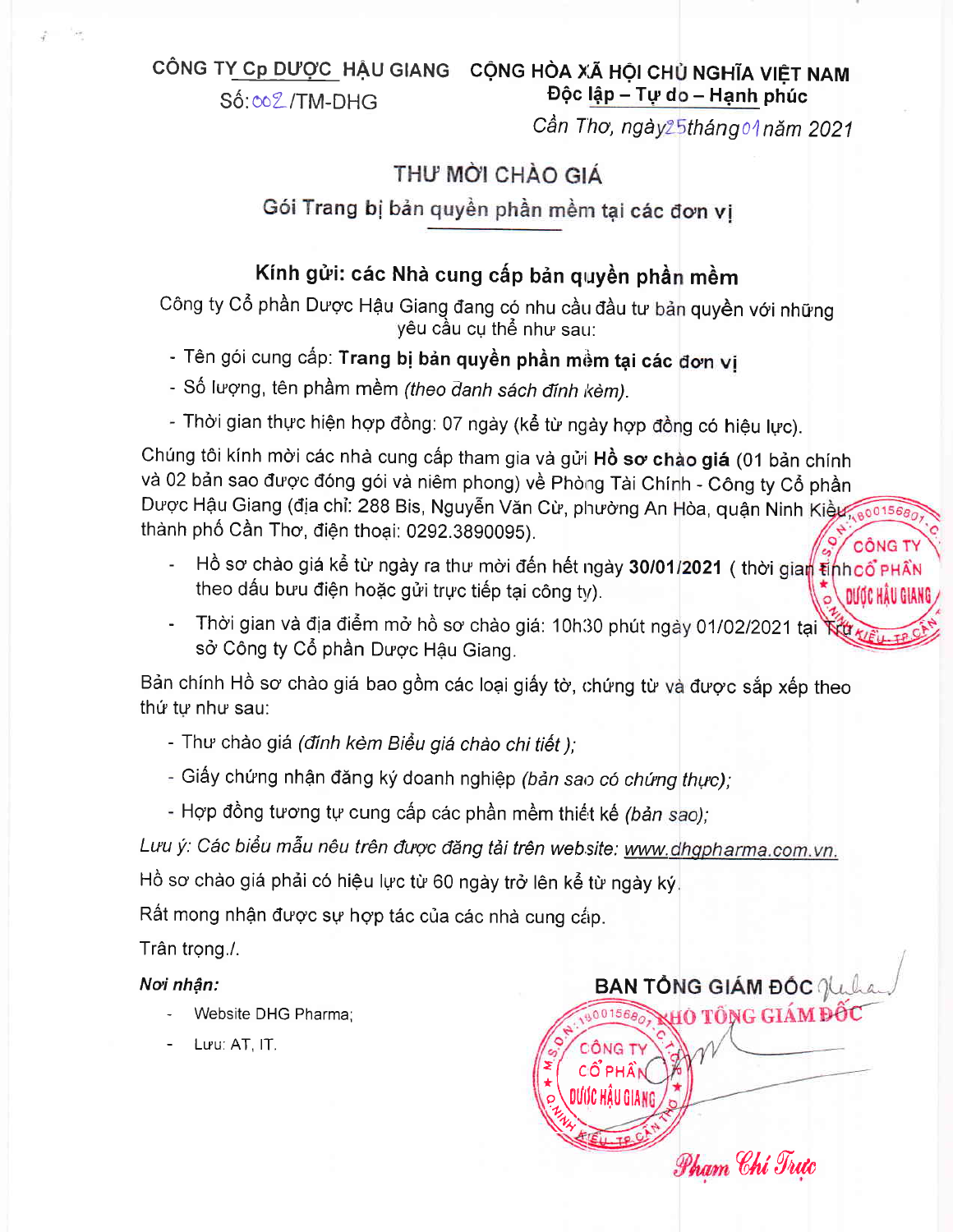## CÔNG TY Cp DƯỢC HẬU GIANG P.CNTT

# CỘNG HOÀ XÃ HỘI CHỦ NGHĨA VIỆT NAM<br>Độc lập - Tự do - Hạnh phúc

# BẢNG HSYC CHI TIẾT TÊN, ĐẶC TÍNH KỸ THUẬT PHẦN MỀM

| <b>STT</b><br>$N_{0}$ | Mã SP<br>Part                   | Hang muc<br>Category | Số<br>luong<br>Qty | Yêu cầu kỹ thuật<br><b>Technical requirement</b>                                                                                |  |  |  |
|-----------------------|---------------------------------|----------------------|--------------------|---------------------------------------------------------------------------------------------------------------------------------|--|--|--|
| Adobe                 |                                 |                      |                    |                                                                                                                                 |  |  |  |
| 1                     | 65297623BA02A12                 | Adobe Photoshop CC   | 11                 | Photoshop for teams ALL Multiple Platforms<br>Multi Asian Languages. Team Licensing<br>Subscription (Renew 11) - 12 months      |  |  |  |
| 2                     | 65297618BA02A12                 | Adobe Photoshop CC   | Ť                  | Photoshop for teams ALL Multiple Platforms<br>Multi Asian Languages. Team Licensing<br>Subscription (New 01) - 12 months        |  |  |  |
| 3                     | 65297600BA02A12                 | Adobe Ilustrator CC  | 12                 | Illustrator for teams ALL Multiple Platforms<br>Multi Asian Languages. Team<br>Licensing<br>Subscription Renew - 12 months      |  |  |  |
| 4                     | 65297559BA02A12                 | Adobe Indesign       | $\overline{2}$     | InDesign for teams ALL Multiple Platforms<br>Multi Asian Languages Team Licensing<br>Subscription Renew - 12 months             |  |  |  |
| 5                     | 65297929BA02A12                 | Adobe Acrobat XI Pro | $\overline{4}$     | Acrobat Pro DC for teams ALL Multiple<br>Platforms Multi<br>Asian Languages<br>Team<br>Licensing Subscription Renew - 12 months |  |  |  |
| <b>SketchUp</b>       |                                 |                      |                    |                                                                                                                                 |  |  |  |
| 1                     | SKP-PRO-YR-CNL                  | SketchUp             |                    | SketchUp Pro bundle Commercial New single<br>User, Annual Subscription expansion.                                               |  |  |  |
| $\overline{2}$        | Migration<br>SKP-PRO-<br>YR-CNL |                      | $\overline{2}$     | SketchUp Pro bundle Commercial New single<br>User, Annual Subscription, Migration.                                              |  |  |  |
| Autodesk              |                                 |                      |                    |                                                                                                                                 |  |  |  |
| 1                     | 057M1-WW5490-L503               | AutoCAD LT 2021      | $\overline{2}$     | AutoCAD LT 2021 Commercial New Single-<br>user ELD Annual Subscription                                                          |  |  |  |
| $\overline{c}$        | 05711-006845-L846               | AutoCAD LT           | $\overline{4}$     | AutoCAD LT Commercial Single-user ELD<br>Annual Subscription, Renewal                                                           |  |  |  |